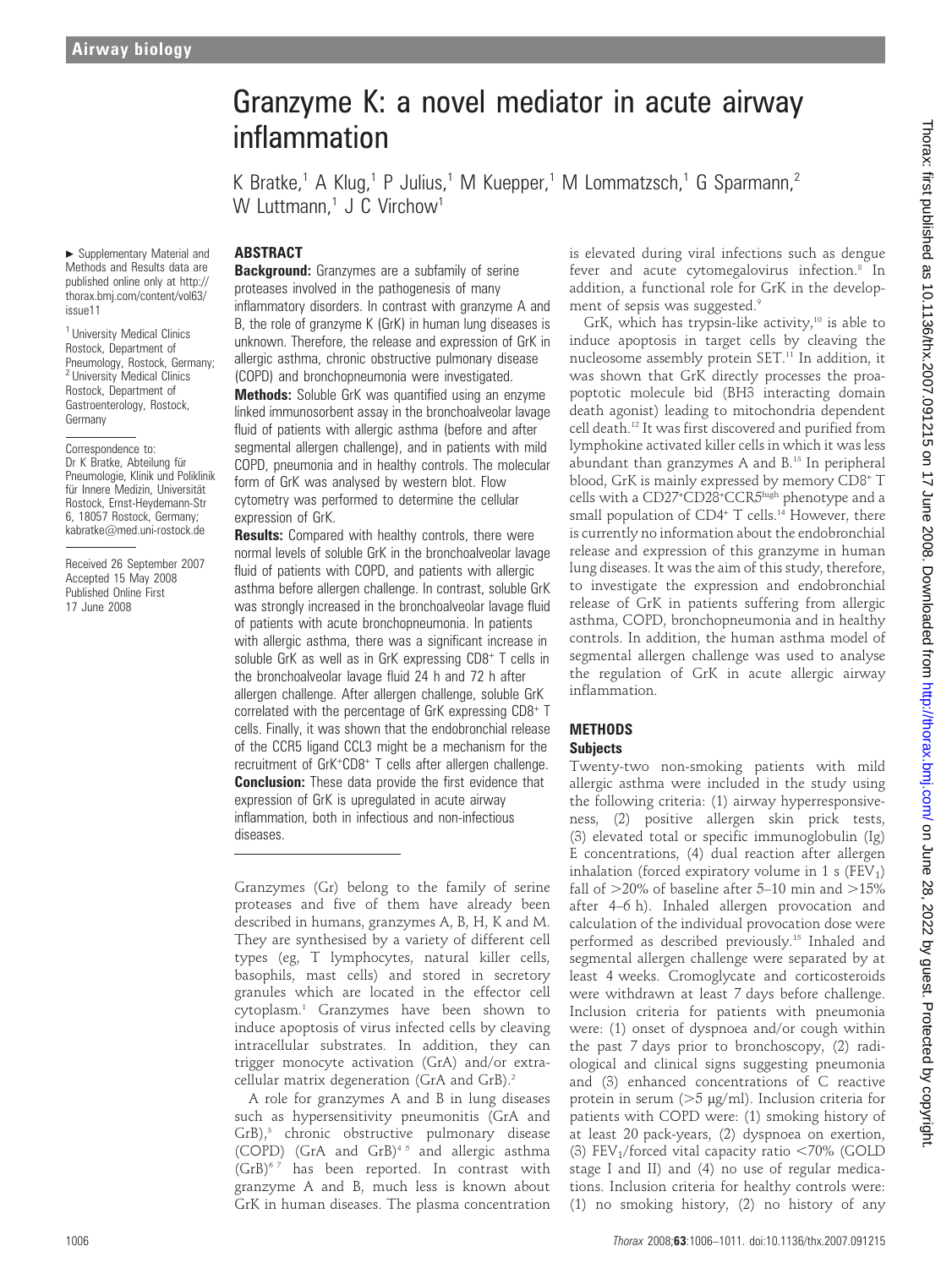| <b>Sex</b> | Age<br>(y) | <b>Duration</b><br>of<br>asthma<br>(y) | FEV <sub>1</sub><br>(1) | FEV <sub>1</sub><br>$(% \mathbf{p}^{\prime }\mathbf{q})$ (% pred) | <b>Total IgE</b><br>(kU/I) | <b>Specific</b><br>$lgE$ (kU/l) | Allergen     | <b>Dose</b><br>(AU) | <b>Medication</b> |
|------------|------------|----------------------------------------|-------------------------|-------------------------------------------------------------------|----------------------------|---------------------------------|--------------|---------------------|-------------------|
| F          | 24         | 11                                     | 3.3                     | 95                                                                | 226                        | 56.6                            | D pter       | 10                  | BA                |
| F          | 22         | 10                                     | 4.1                     | 105                                                               | 545                        | 12.6                            | Rye          | 76                  | BA                |
| M          | 34         | 24                                     | 5.7                     | 124                                                               | 127                        | 35.2                            | Birch        | 23                  | BA, IC            |
| F*         | 24         | 2                                      | 4.0                     | 105                                                               | 64                         | 13.8                            | D pter       | $\overline{2}$      | BA, CR, OAH       |
| F          | 26         | 10                                     | 3.6                     | 101                                                               | 121                        | 34.5                            | <b>Birch</b> | 28                  | BA, OAH           |
| F          | 25         | 2                                      | 3.9                     | 123                                                               | 20                         | 5.3                             | <b>Birch</b> | 14                  | BA, IC            |
| M          | 37         | 10                                     | 4.9                     | 104                                                               | 490                        | >100.0                          | <b>Birch</b> | 135                 | 0AH               |
| M          | 22         | 1                                      | 4.6                     | 102                                                               | 695                        | >100.0                          | Rye          | 60                  | None              |
| F          | 20         | 14                                     | 3.9                     | 112                                                               | 2047                       | 27.5                            | <b>Birch</b> | 53                  | BA, IC            |
| M          | 23         | 5                                      | 3.6                     | 77                                                                | 548                        | 26.1                            | <b>Birch</b> | 76                  | BA                |
| F          | 23         | 15                                     | 3.5                     | 92                                                                | 564                        | 77.1                            | D pter       | 25                  | BA                |
| F          | 25         | 17                                     | 3.2                     | 94                                                                | 96                         | 4.0                             | <b>Birch</b> | 30                  | BA, IC            |
| F*         | 25         | 3                                      | 4.0                     | 105                                                               | 64                         | 16.9                            | D pter       | $\overline{2}$      | BA, CR            |
| F          | 24         | 21                                     | 3.5                     | 102                                                               | 155                        | 5.2                             | Rye          | 4                   | BA, CR            |
| M          | 20         | 13                                     | 4.8                     | 114                                                               | 141                        | 18.7                            | Rye          | 1150                | BA, CR            |
| F          | 23         | 3                                      | 3.8                     | 99                                                                | 83                         | 20.9                            | Rye          | 1430                | BA, IC            |
| F          | 28         | 10                                     | 2.8                     | 105                                                               | 22                         | 6.9                             | <b>Birch</b> | 64                  | BA, CR, IC        |
| M          | 34         | 10                                     | 4.6                     | 114                                                               | 172                        | 30.7                            | Rye          | 46                  | BA                |
| M          | 24         | 17                                     | 4.6                     | 94                                                                | 368                        | 66.3                            | D pter       | 49                  | BA, CR, OAH       |
| M          | 24         | 4                                      | 4.8                     | 105                                                               | 104                        | 8.3                             | D pter       | 71                  | BA                |
| F          | 22         | 2                                      | 3.3                     | 110                                                               | 134                        | 39.6                            | Rye          | 340                 | IC                |
| M          | 24         | 16                                     | 4.5                     | 97                                                                | 1335                       | >100.0                          | <b>Birch</b> | 123                 | BA                |
| M          | 23         | 4                                      | 4.8                     | 107                                                               | 622                        | 46.8                            | D pter       | 2180                | BA, IC            |

Sex, age and duration of asthma of the patients, prebronchodilator FEV<sub>1</sub>, medication prior to the study (BA, CR, IC, OAH), serum levels of total (normal range <100 kU/l) and allergen specific (normal range <0.7 kU/l) IgE and the allergen and dose used for segmental allergen challenge.

\*One patient participated once in the 24 h protocol and once in the 72 h protocol with 15 months in between.

AU, allergen units; BA, inhaled  $\beta_2$  agonist; CR, cromoglycate; D pter, Dermatophagoides pteronyssinus; FEV<sub>1</sub> forced expiratory volume in 1 s; IC, inhaled corticosteroid; IgE, immunoglobulin E; OAH, oral antihistamine.

respiratory disease and (3) no use of regular medications. All volunteers gave their written informed consent. The study protocol was approved by the local ethics committee.

#### Segmental allergen challenge

Segmental allergen challenge was performed as described previously.16 Briefly, 2.5 ml of saline were instilled into the left S8 and S4 or S5 segment, and the left S8 was then lavaged using 100 ml of pre-warmed saline. Subsequently, allergen (diluted in 2.5 ml of saline) was instilled into the right S8 and S4 or S5 segment, and the right S8 was lavaged using 100 ml of prewarmed saline after 10 min. The second bronchoalveolar lavage (BAL) was performed in the left and right S4 or S5 segment, 24 h (n = 15) or 72 h (n = 8) after challenge. For BAL in nonasthmatic volunteers and BAL fluid (BALF) processing, see online data supplement.

#### Analysis of intracellular and soluble granzyme K

Flow cytometric detection of intracellular antigens was performed as previously described.<sup>6</sup> The following antibodies were used: anti-CD3 allophycocyanin (clone MEM-57; ImmunoTools, Friesoythe, Germany), anti-CD4 peridinin chlorophyll protein (PerCP) (clone SK3; BD Biosciences, Heidelberg, Germany), anti-CD8 PerCP (clone SK1; BD Biosciences) and anti-GrK fluorescein isothiocyanate (clone GM24C3; ImmunoTools). The human GrK ELISA was performed as previously described.<sup>8</sup>

#### Immunoblotting

BAL samples and recombinant GrK (Alexis Biochemicals, Lörrach, Germany) were mixed with Tris HCl, pH 7.5, containing 1% sodium dodecylsulfate (SDS), 2 mM EDTA and 10% glycerol, and heated at  $95^{\circ}$ C for 15 min under non-reducing or reducing (by the addition of 5% mercaptoethanol) conditions.

|  | Table 2 Characteristics of healthy controls and patients with COPD and pneumonia |  |  |  |  |  |  |  |  |  |
|--|----------------------------------------------------------------------------------|--|--|--|--|--|--|--|--|--|
|--|----------------------------------------------------------------------------------|--|--|--|--|--|--|--|--|--|

|                       | <b>Healthy controls</b> | <b>COPD</b>         | <b>Pneumonia</b>      |
|-----------------------|-------------------------|---------------------|-----------------------|
| Age (years)           | $43(31-62)$             | $50(44 - 56)$       | $53(18-75)$           |
| Sex (M/F)             | 10/8                    | 6/0                 | 5/2                   |
| BALF recovery (ml)    | $56(35-71)$             | $53(35 - 55)$       | 24 (14-38)            |
| Leucocytes $(103/ml)$ | $58(24 - 115)$          | 188 (71-275)        | 244 (33-1583)         |
| Macrophages (%)       | $90.7(75.6 - 96.8)$     | $91.7(82.4 - 98.8)$ | 48.6 (38.2-77.0)      |
| Lymphocytes (%)       | $6.6$ $(2.4-23.8)$      | $4.4(0.6-12.0)$     | $13.7(4.8-15.8)$      |
| Neutrophils (%)       | $1.0(0.0-4.8)$          | $2.3(0.6-5.2)$      | $34.8$ $(3.0 - 56.8)$ |
| Eosinophils (%)       | $0.0 (0.0 - 1.2)$       | $0.2$ (0.0-3.2)     | $2.4(0.2-5.2)$        |
|                       |                         |                     |                       |

Age and gender of the volunteers, as well as the characteristics of the BALF obtained. Except for the gender distribution, all parameters are shown as median (range).

BALF, bronchoalveolar lavage fluid; COPD, chronic obstructive pulmonary disease.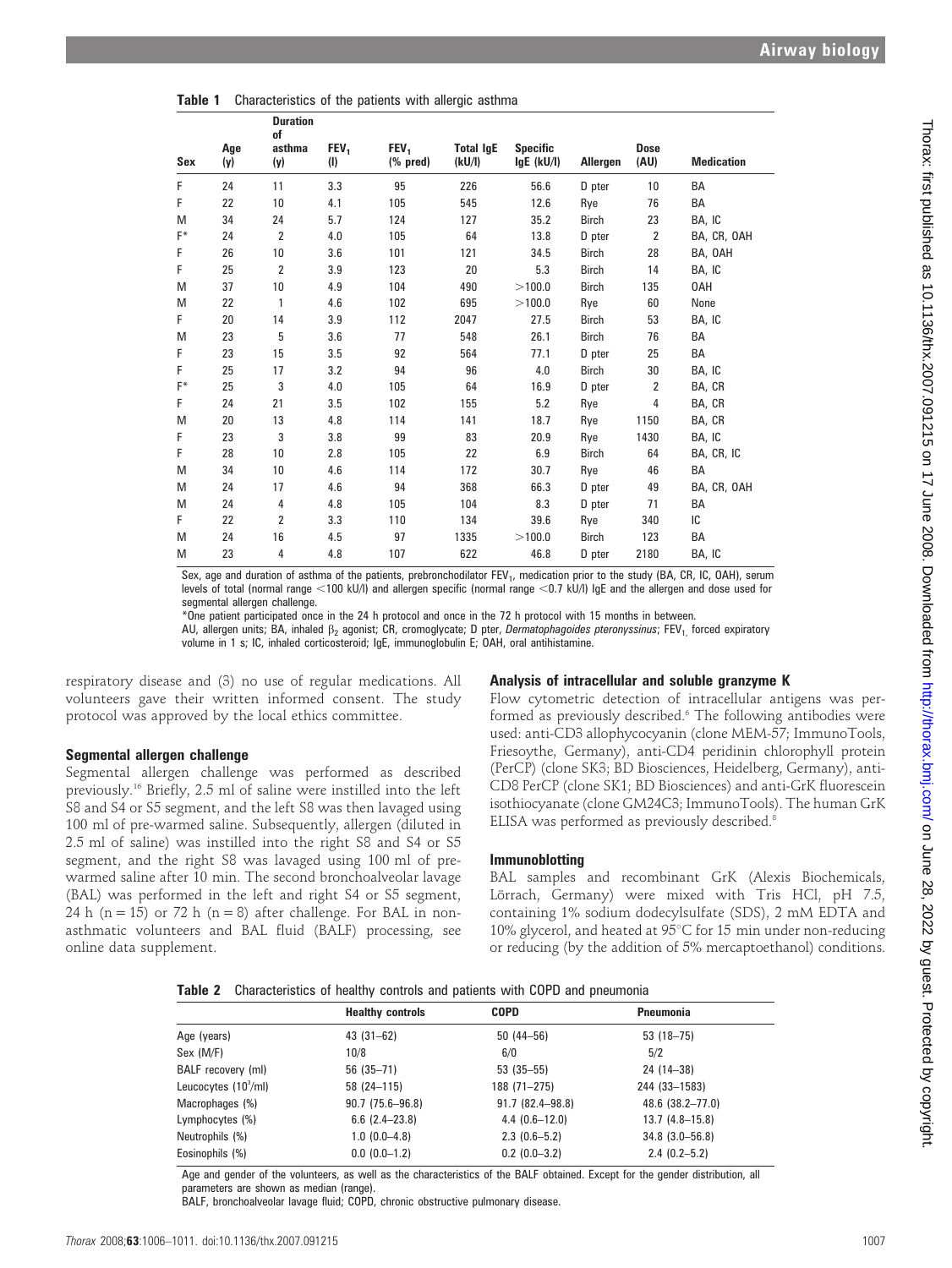

Figure 1 Endobronchial release of granzyme K (GrK) in human lung diseases. Box plots show the median (line within the box), interquartile range (edges of the box) and range of values less distant than 1.5 interquartile ranges from the upper or lower quartile (vertical lines). Asterisks mark significant differences ( $p$ <0.05) between allergen challenged segments and the corresponding control segments as well as healthy controls (A) or between patients and healthy controls (B). (C) Western blot analysis of GrK in bronchoalveolar lavage fluid. A, allergen challenged lung segment; C, saline challenged lung segment; COPD, chronic obstructive pulmonary disease; HC, healthy control; P, pneumonia. P values are detailed in the online supplement (table B online).

Proteins were separated by 10% SDS–polyacrylamide gel electrophoresis and blotted on PVDF membranes (Immobilon-P; Millipore Corp, Bedford, Massachusetts, USA). Blots were incubated with goat anti-granzyme K (C-12; Santa Cruz Biotechnology, Santa Cruz, California, USA) for 2 h at room temperature. For visualisation of antibody binding, membranes were exposed to horseradish peroxidase labelled anti-goat IgG (GE Healthcare, Munich, Germany) and developed using the enhanced chemiluminescence Plus kit (GE Healthcare).

#### Statistical analysis

Data were analysed using SPSS 14.0. Correlation analysis was performed using Spearman's correlation coefficient. Comparison of BALF parameters between allergen and saline challenged control segments was performed using the Wilcoxon signed rank test. For the comparison of soluble GrK levels in BALF of patient groups (asthma, COPD or pneumonia) with healthy controls, the Mann–Whitney U test was performed. Probability values of  $p<0.05$  were regarded as significant.

#### RESULTS

#### Characteristics of the participants

The characteristics of the patients with asthma are shown in table 1 and allergen induced changes in BALF cell counts are detailed in the online supplement (see table A online). Of the six patients with COPD, four patients had GOLD stage I disease (FEV<sub>1</sub> predicted  $>80\%$ ) and two GOLD stage II (FEV<sub>1</sub> predicted  $<$ 80% and  $>$ 50%). In all patients with bronchopneumonia, there was indirect evidence for a bacterial origin of the infection because the patients responded promptly to antibiotic treatment. Microbiological analysis of BALF in this group yielded positive results in three cases (Mycoplasma pneumoniae,

Chlamydia pneumoniae, Legionella pneumophila). Further patient as well as BALF characteristics are detailed in table 2.

#### Endobronchial concentrations of granzyme K

Soluble GrK could not be detected in BALF from most healthy controls (median 0.0 U/ml, range 0.0–36.6) (fig 1). In BALF obtained 10 min after allergen challenge, no differences in GrK concentrations were detected between allergen challenged (A) and saline challenged control (C) segments (C 10 min: median 4.2 U/ml (range 0.0–13.8); A 10 min: median 5.4 U/ml (range 0.0–17.8)). But there was a significant increase in soluble GrK in BALF 24 h after allergen challenge (C 24 h: median 5.0 U/ml (range 0.0–14.6); A 24 h: median 10.6 U/ml (range 0.0–129.8)), which persisted 72 h after allergen challenge (C 72 h: median 4.8 U/ml (range 0.0–32.0); A 72 h: median 13.9 U/ml (range 3.4–46.2)) (fig 1A). In addition, GrK concentrations in BALF obtained 24 h and 72 h after allergen challenge were significantly elevated compared with healthy controls, while no differences were found between baseline GrK levels in patients with asthma and healthy controls (fig 1A).

Furthermore, in BALF from patients suffering from pneumonia, GrK concentrations were significantly upregulated (median 55.2 U/ml (range 12.6–285.8); p = 0.001). In contrast, patients with mild COPD did not display elevated GrK concentrations in BALF compared with healthy controls (median 1.2 U/ml (range 0.0–15.6);  $p = 1.000$  (fig 1B).

Western blot analysis revealed the presence of free GrK in BALF after allergen challenge and in patients with pneumonia but not in healthy controls. Reducing disulfide bonds with mercaptoethanol substantially increased the amount of free GrK, suggesting that GrK is present in BALF in both forms, the free active and the complexed inactive form (fig 1C).

#### Correlation of soluble granzyme K with parameters associated with allergic inflammation

Allergen induced elevated endobronchial GrK concentrations were correlated with the severity of the local inflammatory response, as reflected by a significant correlation between soluble GrK and lymphocyte counts  $(r<sub>S</sub> = 0.536; p = 0.039)$ , eosinophil counts ( $r_s = 0.619$ ;  $p = 0.014$ ) and interleukin 5  $(r<sub>S</sub> = 0.581; p = 0.023)$  in BALF 24 h after allergen challenge. No significant correlation between soluble GrK and soluble granzyme B was found ( $r_S = 0.364$ ;  $p = 0.183$ ). For concentrations of interleukin 5 and granzyme B and a tabular listing of all p values, see the online supplement (tables C and D online).

#### Allergen induced increase in BALF GrK+CD8+ T cells

Because GrK is mainly expressed by T cell subsets, we analysed intracellular GrK in CD4<sup>+</sup> and CD8<sup>+</sup> T cells obtained from BALF 10 min, 24 h and 72 h after allergen challenge (fig 2). Low percentages of GrK expressing CD4<sup>+</sup> T cells were detected in all BAL samples which did not change significantly in response to instilled allergen (fig 2B). Ten minutes after allergen challenge, no differences could be detected in GrK expressing CD8<sup>+</sup> T cells from allergen challenged and saline challenged control segments (C 10 min: median 28.3% (range 17.8–45.4%); A 10 min: median 25.2% (range 14.8–43.9%)). In contrast, 24 h after allergen challenge, a significant increase in GrK<sup>+</sup> CD8<sup>+</sup> T cells was detected in BAL samples (C 24 h: median 26.1% (range 17.4–40.5%); A 24 h: median 39.7% (range 16.8–62.9%);  $p = 0.046$ ) which persisted until 72 h after allergen challenge (C 72 h: median 32.7% (range 25.5–51.1%); A 72 h: median 47.8% (range 29.0–76.4%); p = 0.018) (fig 2B). In addition, in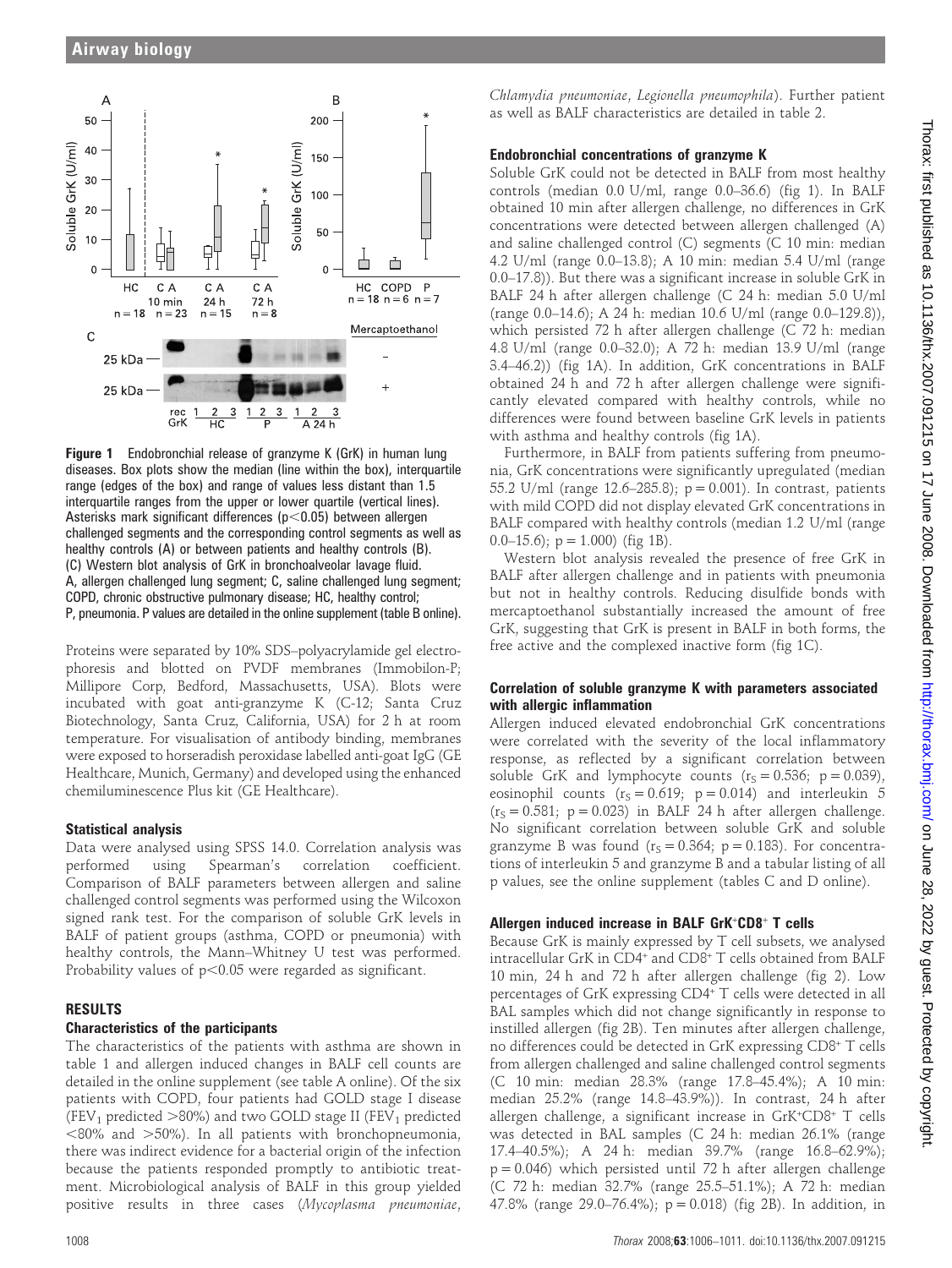

Figure 2 Expression of granzyme K (GrK) in bronchoalveolar lavage (BAL) derived T cell subsets. (A) T lymphocytes were identified in a SSC/CD3 density plot. Then CD4 and CD8 T cells were further gated and displayed in histograms showing GrK expression in the respective T cell population. (B) Box plots show the median (line within the box), interquartile range (edges of the box) and the range of values less distant than 1.5 interquartile ranges from the upper or lower quartile (vertical lines). Asterisks mark significant differences  $(p<0.05)$  between allergen challenged segments and the corresponding control segments. (C) The scatter plot displays the association of soluble GrK with GrK expressing CD8<sup>+</sup> T cells in BAL samples 24 h after allergen challenge. A, allergen challenged lung segment; C, saline challenged lung segment; FITC, fluorescein isothiocyanate.

BALF, 24 h after allergen challenge, a positive correlation between soluble GrK and GrK expressing CD8<sup>+</sup> T cell subsets was observed (fig 2C). No changes in GrK expression in CD4<sup>+</sup> and CD8<sup>+</sup> T cells from peripheral blood were found 24 h as well as 72 h after allergen challenge (data not shown).

#### Allergen induced release of CCR5 ligands

Because peripheral blood GrK<sup>+</sup> CD8<sup>+</sup> T cells highly express the chemokine receptor CCR5 (fig 3A)<sup>14</sup> and preferentially migrate in response to its ligands CCL3 and CCL5,<sup>17 18</sup> we analysed the allergen induced release of CCL3 and CCL5 in BALF. While CCL5 concentrations in BALF were not significantly affected by allergen challenge, a significant increase in CCL3 could be detected 24 h after allergen challenge (fig 3B). In addition, there was a trend for a positive association between allergen specific CCL3 concentrations (A 24 h–C 24 h) and the allergen induced increase in GrK<sup>+</sup> CD8<sup>+</sup> T cells (% GrK<sup>+</sup> CD8<sup>+</sup> T cells from A 24 h - % GrK<sup>+</sup> CD8<sup>+</sup> T cells from C 24 h) which, however, failed to reach statistical significance ( $r_S = 0.627$ ; p = 0.071).

#### **DISCUSSION**

In the present study we investigated for the first time expression and release of GrK in human lung diseases. Highest GrK concentrations were found in the BALF of patients suffering from bronchopneumonia. Therefore, this study is the first to report elevated concentrations of GrK in infected airways. Together with other studies which investigated changes in GrK plasma concentrations during viral infection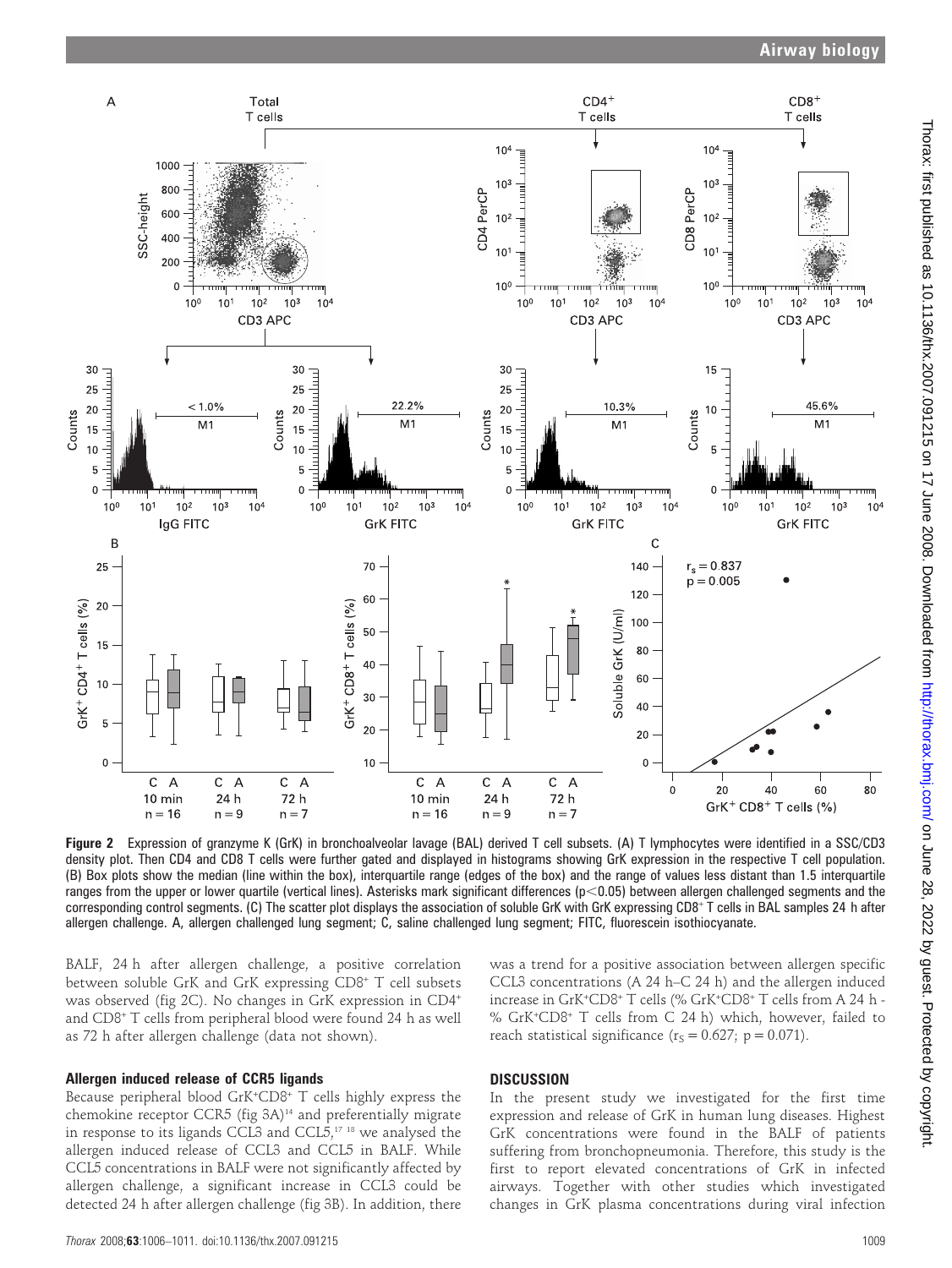Figure 3 Allergen induced release of CCR5 ligands. (A) The density plot displays CD8<sup>+</sup> CD3<sup>+</sup> peripheral blood lymphocytes and shows the coexpression of granzyme K (GrK) and CCR5. (B) Box plots show the median (line within the box), interquartile range (edges of the box) and the range of values less distant than 1.5 interquartile ranges from the upper or lower quartile (vertical lines). Asterisks mark significant differences  $(p<0.05)$  between allergen challenged segments and the corresponding control segments. A, allergen challenged lung segment; C, saline challenged lung segment; FITC, fluorescein isothiocyanate.



and sepsis,<sup>8 9</sup> our data suggest that human GrK is involved in the antibacterial and antiviral host immune response.

In addition, in patients with acute allergic airway inflammation, elevated GrK concentrations were detected which were associated with the severity of the inflammatory response, demonstrating that GrK release is not limited to infections. In contrast, normal GrK levels were found in chronic inflammatory disease patterns as observed in COPD and allergic asthma (without allergen provocation), suggesting that GrK release is a specific event in acute airway inflammation.

Allergen induced GrK concentrations correlate with GrK expressing CD8<sup>+</sup> T cells, suggesting that in allergic asthma GrK might originate from these cells. In addition, the low correlation between GrK and GrB concentrations (the latter has previously been reported to be released from basophils in allergic asthma<sup>7</sup>) suggests that these two granzymes are indeed not secreted by the same cells. At present it is not clear if the allergen induced increase in GrK<sup>+</sup> CD8<sup>+</sup> T cells in BALF is caused by the proliferation of memory CD8<sup>+</sup> T cells in the lung or recruitment of these cells from the periphery. The allergen induced proliferation of BAL T cells in vitro has previously been shown.19 In a rat model of asthmatic inflammation, the ovalbumin induced migration of lymphocytes from peripheral blood into the lung has been reported.<sup>20</sup>

In our study, we demonstrated the allergen induced release of the chemokine CCL3, the ligand of the chemokine receptor CCR5, which is highly expressed on GrK<sup>+</sup> CD8<sup>+</sup> T cells in peripheral blood.14 In mouse studies it has previously been reported that CCL3 is important for CD8<sup>+</sup> T cell migration to sites of viral infection and into tumours.<sup>21 22</sup> Together, these data suggest that the increase in GrK<sup>+</sup> CD8<sup>+</sup> T cells might be the result of both allergen induced proliferation and recruitment from the periphery through allergen mediated CCL3 release. Notably, we could not find a significant decrease in GrK<sup>+</sup> CD8<sup>+</sup> T cells in peripheral blood 24 h and 72 h after allergen challenge, but recruitment from peripheral blood may be an early event which was not detected at later time points.

The free active form of GrK was present in BALF after allergen challenge, but the functional role of extracellular GrK in the pathogenesis of asthma remains unclear. While for granzymes A and B a variety of extracellular substrates have been reported, $2$  no such substrates are known for GrK so far. Because a potent inhibitor of GrK, the inter-a-trypsin inhibitor complex, was identified in human plasma,<sup>23</sup> it can be speculated that extracellular substrates of human GrK might indeed exist. Regarding activity, GrK is highly related to GrA, suggesting that both granzymes may have similar extracellular substrates and function. For extracellular GrA, a role in lymphocyte

migration $24-27$  as well as in monocyte, fibroblast and epithelial cell activation has already been reported.28 29

In conclusion, we report elevated endobronchial concentrations of human GrK not only in acute bronchopneumonia but also in acute allergic airway inflammation. Allergen induced GrK release was highly associated with GrK expressing CD8<sup>+</sup> T cells in BALF. Finally, the allergen induced release of the CCR5 ligand CCL3 suggests that this mechanism might contribute to the recruitment of GrK<sup>+</sup> CD8<sup>+</sup> T cells to the asthmatic lung.

Acknowledgements: The authors thank P Thamm and E Prestin for excellent technical assistance.

#### Competing interests: None.

**Ethics approval:** The study protocol was approved by the local ethics committee.

#### **REFERENCES**

- Lieberman J. The ABCs of granule-mediated cytotoxicity: new weapons in the arsenal. Nat Rev Immunol 2003;3:361-70.
- Buzza MS, Bird Pl. Extracellular granzymes: current perspectives. Biol Chem 2006;387:827–37.
- 3. **Tremblay GM,** Wolbink AM, Cormier Y, et al. Granzyme activity in the inflamed lung is not controlled by endogenous serine proteinase inhibitors. J Immunol 2000;165:3966–9.
- Vernooy JH, Möller GM, van Suylen RJ, et al. Increased granzyme A expression in type II pneumocytes of patients with severe chronic obstructive pulmonary disease. Am J Respir Crit Care Med 2007;175:464-72.
- 5. Hodge S, Hodge G, Nairn J, et al. Increased airway granzyme B and perforin in current and ex-smoking COPD subjects. COPD 2006;4:179–87.
- **Bratke K,** Boettcher B, Leeder K, et al. Increase in granzyme B+ lymphocytes and soluble granzyme B in bronchoalveolar lavage of allergen challenged patients with atopic asthma. Clin Exp Immunol 2004;136:542-8.
- 7. Tschopp CM, Spiegl N, Didichenko S, et al. Granzyme B, a novel mediator of allergic inflammation: its induction and release in blood basophils and human asthma. Blood 2006;108:2290–9.
- 8. Bade B, Lohrmann J, ten Brinke A, et al. Detection of soluble human granzyme K in vitro and in vivo. Eur J Immunol 2005;35:2940-8.
- Rucevic M, Fast LD, Jay GD, et al. Altered levels and molecular forms of granzyme K in plasma from septic patients. Shock 2007;5:488-93.
- 10. Shi L, Kam CM, Powers JC, et al. Purification of three cytotoxic lymphocyte granule serine proteases that induce apoptosis through distinct substrate and target cell interactions. J Exp Med 1992;176:1521–9.
- 11. **Zhao T,** Zhang H, Guo Y, et al. Granzyme K cleaves the nucleosome assembly protein SET to induce single-stranded DNA nicks of target cells. Cell Death Differ 2007;14:489–99.
- 12. **Zhao T,** Zhang H, Guo Y, et al. Granzyme K directly processes bid to release cytochrome c and endonuclease G leading to mitochondria-dependent cell death. J Biol Chem 2007;282:12104–11.
- 13. **Hameed A,** Lowrey DM, Lichtenheld MG, et al. Characterization of three serine esterases isolated from human interleukin 2 activated killer cells. J Immunol 1988;141:3142–7.
- Bratke K, Kuepper M, Bade B, et al. Differential expression of human granzymes A, B, and K in natural killer cells and during CD8<sup>+</sup> T cell differentiation in peripheral blood. Eur J Immunol 2005;35:2608–16.
- 15. Nassenstein C, Braun A, Erpenbeck VJ, et al. The neurotrophins nerve growth factor, brain-derived neurotrophic factor, neurothrophin-3, and neurotrophin-4 are survival and activation factors for eosinophils in patients with allergic bronchial asthma. J Exp Med 2003;198:455-67.